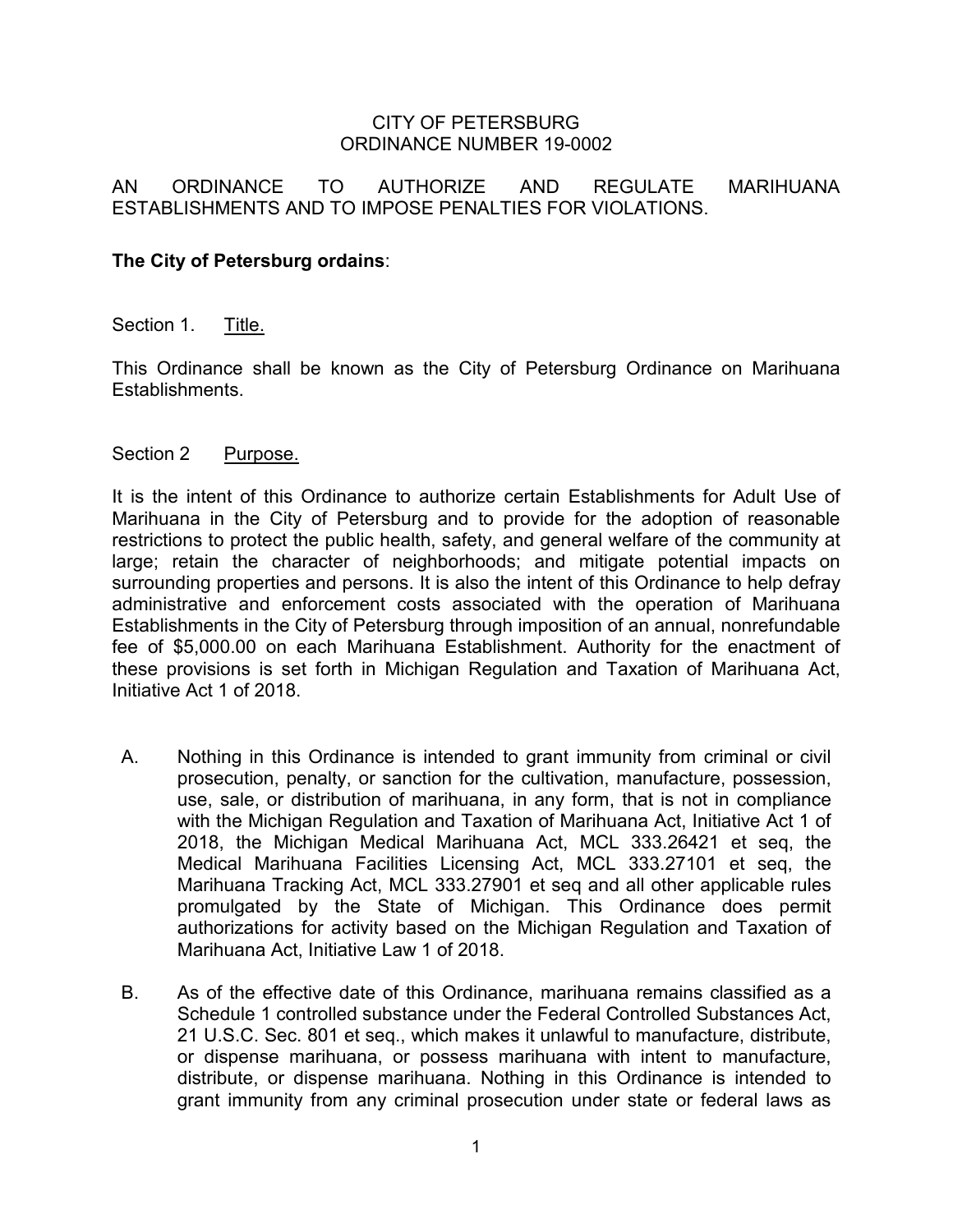they may be enforced by either the federal or state governments relative to such uses and activities. Thus, the authorization of activity and the approval of a license under this Ordinance shall not have the effect of superseding or nullifying federal or state law applicable to the cultivation, manufacture, possession, use, sale, or distribution of marihuana, in any form, and all applicants and grantees of licenses are on notice that they may be subject to prosecution and civil penalty, including forfeiture of property.

## Section 3 Definitions.

For the purposes of this ordinance:

- A. As used herein, "Marihuana Establishment" and "Establishment for Adult Use of Marihuana" and "Establishment" means "Marihuana Establishment" as defined in Section 3 of the Michigan Regulation and Taxation of Marihuana Act, Initiative Act 1 of 2018.
- B. Any term defined by the Michigan Regulation and Taxation of Marihuana Act, Initiative Act 1 of 2018, shall have the definition given by that Act.
- C. Any term defined by the Marihuana Tracking Act, MCL 333.27901 et seq., shall have the definition given in the Marihuana Tracking Act. ("MTA")
- D. "Grower" means a licensee that is a commercial entity located in this state that cultivates, dries, trims, or cures and packages marihuana for sale to a processor or marihuana retailer.
- E. "Licensee" means a person holding a State operating license issued under the Michigan Regulation and Taxation of Marihuana Act, Initiative Act 1 of 2018.
- F. "Marijuana" or "marihuana" means that term as defined in the Public Health Code, MCL 333.1101 et seq.*;* the Michigan Regulation and Taxation of Marihuana Act, Initiative Act 1 of 2018, the Michigan Medical Marihuana Act, MCL 333.26421 et seq*.*; the Medical Marihuana Facilities Licensing Act, MCL 333.27101 et seq.; and the Marihuana Tracking Act, MCL 333.27901 et seq.

## Section 4 Authorization of Marihuana Establishments and Fees.

A. The City of Petersburg may authorize the following types of Establishments for Adult Use of Marihuana, in the following numbers, to be operated in the City, subject to compliance with Initiative Act 1 of 2018, the Rules promulgated thereunder, the City of Petersburg Zoning Ordinance, as such may be amended, and this Ordinance: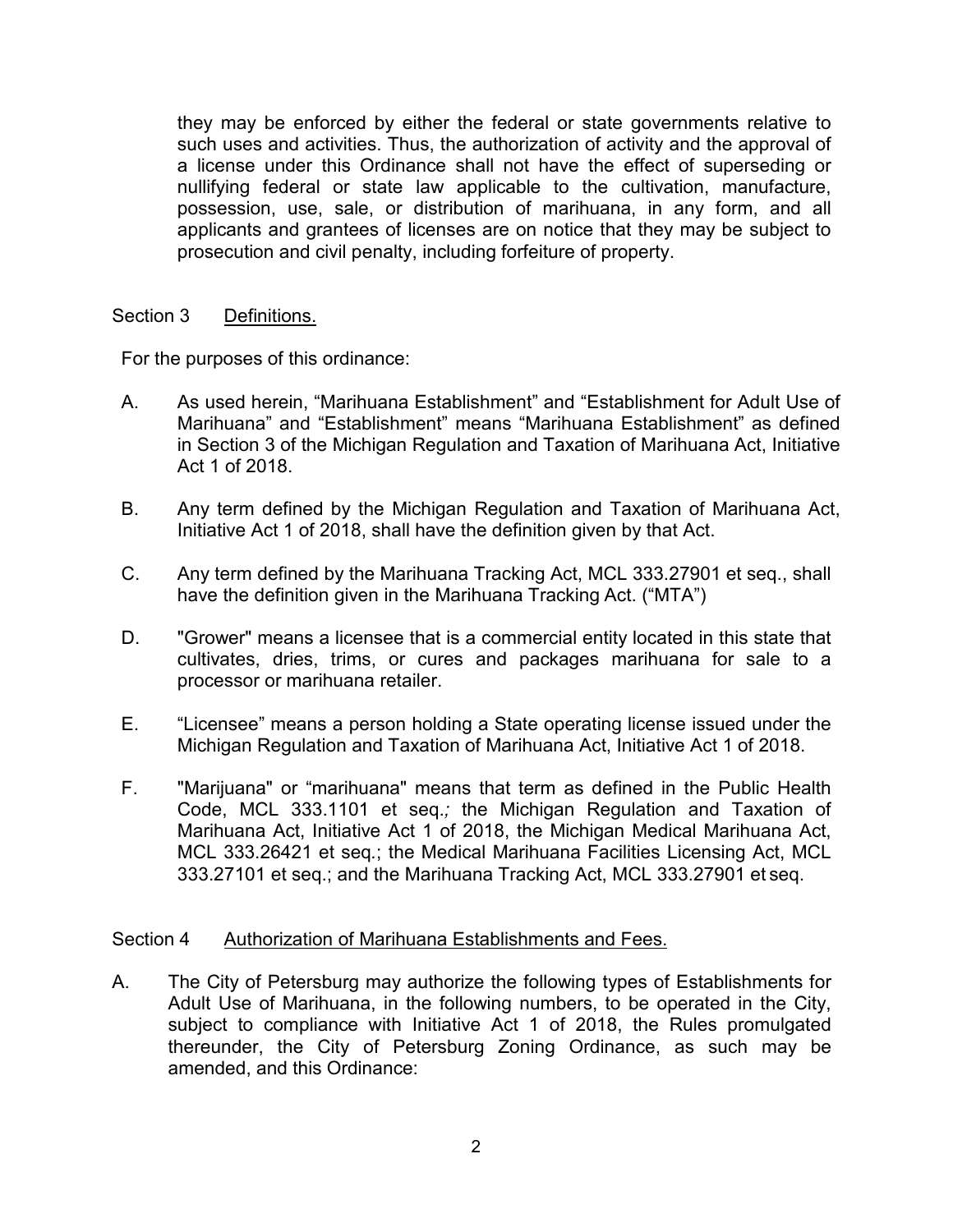| <b>Establishments</b>             | <b>Total Number</b> |
|-----------------------------------|---------------------|
| Marihuana Retailer                | 2                   |
| Grower                            | 2                   |
| Processor                         | 2                   |
| <b>Safety Compliance Facility</b> | 2                   |
| <b>Secure Transporter</b>         |                     |

The City reserves the right to review and amend the number of establishments and facilities from time to time by motion recorded in the minutes of the City Council.

B. An annual nonrefundable fee shall be paid by each marihuana establishment or facility licensed in an annual amount of not more than \$5,000.00 as set by resolution of the City Council.

### Section 5 Requirements and Procedures for Issuing Licenses.

- A. No person shall operate a Marihuana Establishment in the City of Petersburg without a valid Establishment license issued by the City pursuant to the provisions of this Ordinance as authorized by the Michigan Regulation and Taxation of Marihuana Act, Initiative Act 1 of 2018.
- B. An Establishment license issued under this Ordinance is valid for one year and is not transferable without written approval by the City Council.
- C. The procedure in processing a request for a license for a Marihuana Establishment will involve three steps, application, provisional license and annual license for a Marihuana Establishment, as follows:
	- 1) Application.
		- a) An application is to be filed with the City Clerk upon a form provided by the City of Petersburg along with the annual nonrefundable fee of \$5,000.00.
		- b) The City Clerk will review the application for completeness and will promptly notify the applicant of any additional required information and documentation. The City Clerk will only accept a complete application.
		- c) The City Clerk's office shall refer the application to the Building Official to verify that the proposed Establishment is located in a zoning district that allows such use. The Building Official shall respond to the City Clerk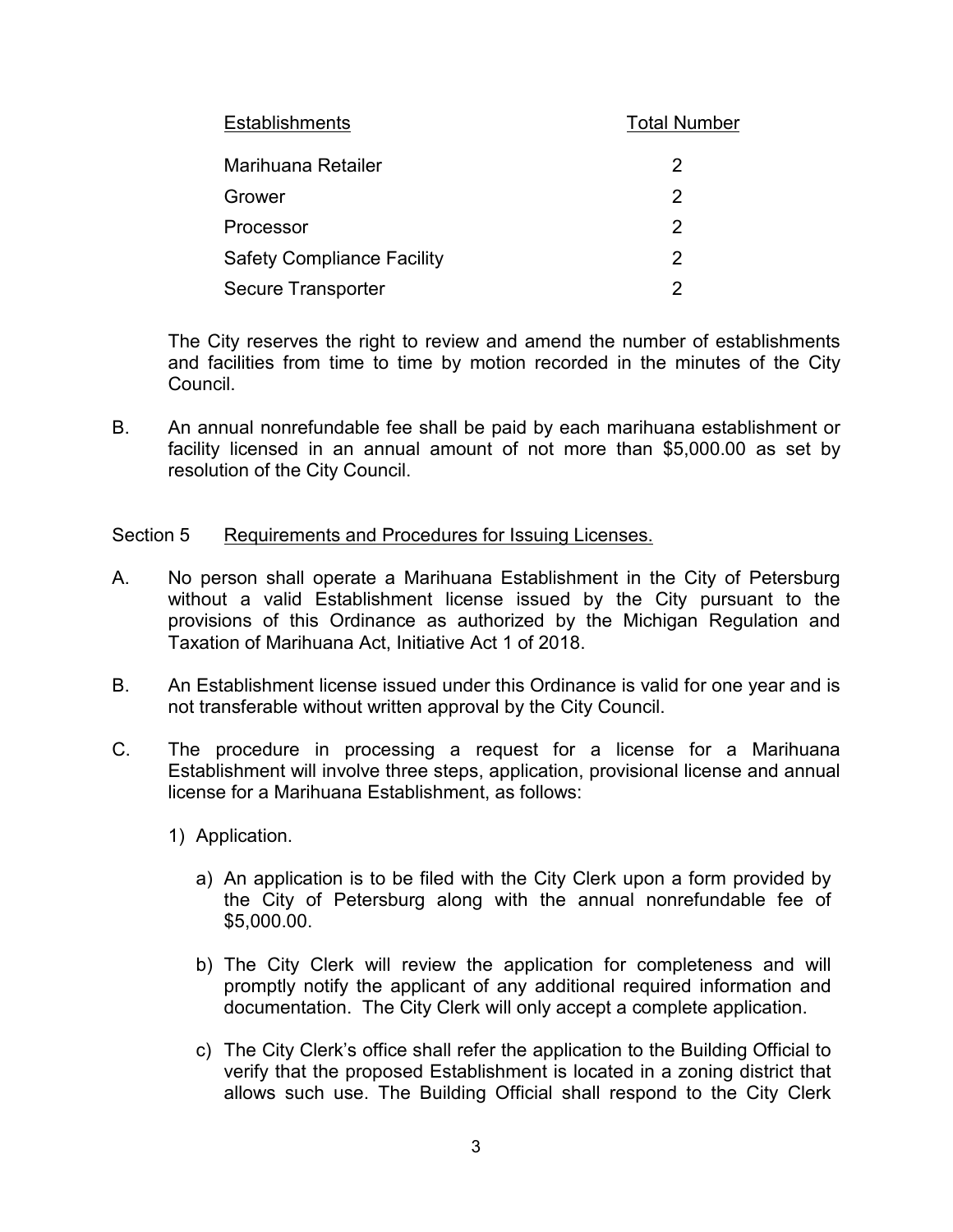within ten (10) business days.

- d) The City Clerk shall act to approve or deny an application not later than forty-five (45) business days from the date the fully completed application was accepted.
- e) If approved, the City Clerk's office shall issue the applicant a provisional license.
- 2) Standards for Issuance of Provisional License.

The Clerk shall issue a Provisional License under this Ordinance when, from a consideration of the application and from such other information as may otherwise be obtained, the Clerk determines that:

- a) The application (including any required attachments and submissions) is complete and signed by the applicant;
- b) The Applicant has paid the nonrefundable application fee and any other fees required;
- c) The application does not contain a material falsehood or misrepresentation;
- d) The proposed location of the Establishment is allowed by the City's zoning and other ordinances.
- 3) Provisional License.
	- a) A provisional license means only that the application satisfies subparagraph C 2) above.
	- b) A provisional license will lapse and be void if all other permits and approvals are not diligently pursued as follows:

Existing structure with no site changes **1998** 90 days Existing structure with minimal site changes approved by the Planning Commission and substantially completed within 180 days

Proposed construction of a structure requiring site plan approval by the Planning Commission substantially complete within **1** Near the state of the state of the state of the state of the state of the state of the state of the state of the state of the state of the state of the state of the state of the state of the state of th

c) A Provisional License issued pursuant to this Ordinance does not authorize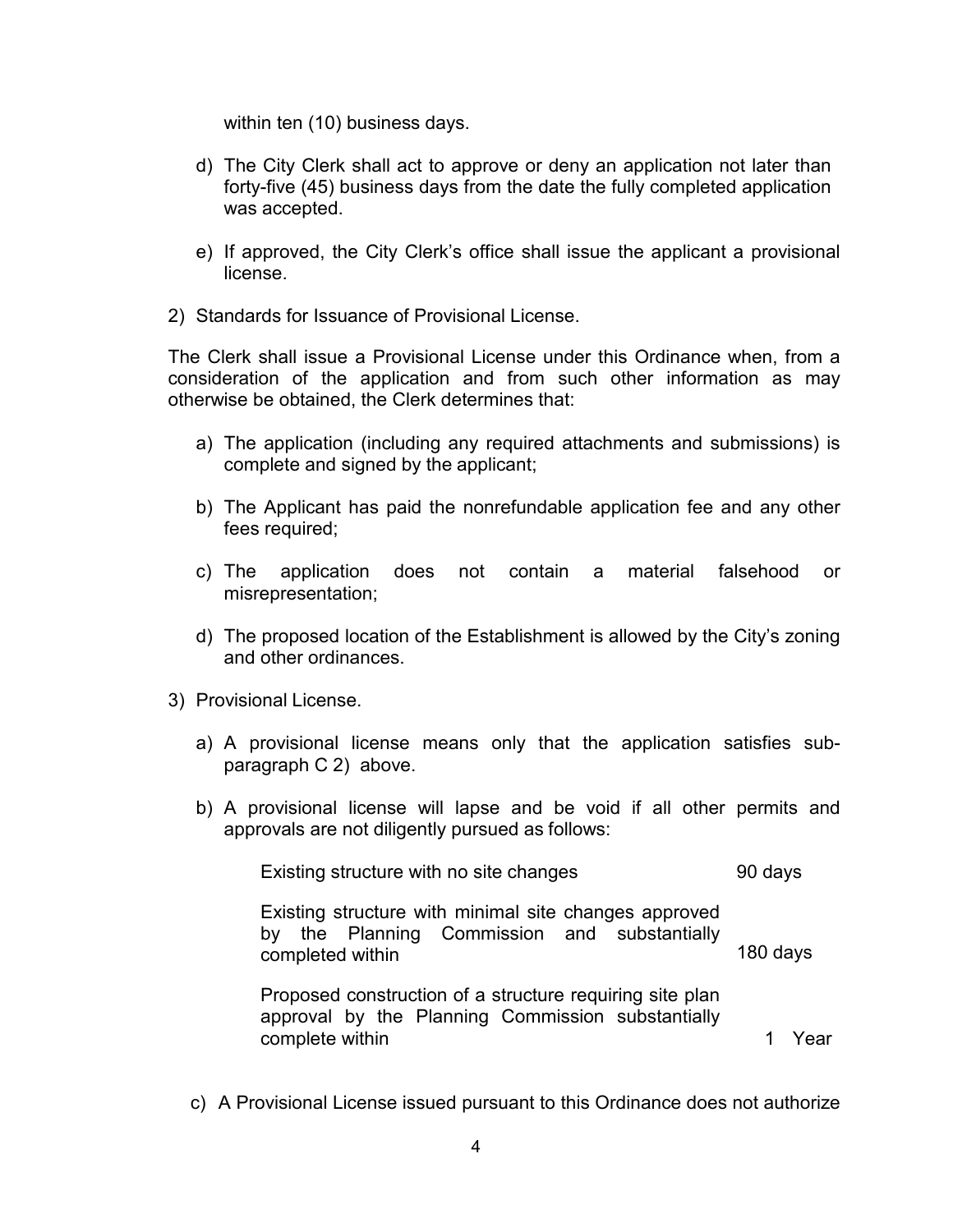the operation of a Marihuana Establishment.

4) Annual License for Marihuana Establishments.

The Applicant is required to obtain all other necessary licenses and permits related to the operation of the Establishment(s) sought to be approved hereunder, including, without limitation, any and all necessary business registration and licenses, building permits, mechanical permits, plumbing permits, or electrical permits. Before a License for an Establishment for Adult Use of Marihuana can be issued, the Applicant must:

- (a) Submit a photocopy of the Applicant's valid and current license for a Marihuana Establishment issued by the State of Michigan
- (b) Submit a government-issued photographed identification.
- (c) Obtain site plan approval and any other necessary zoning approval or permits under the City ordinances.
- (d) Obtain the approvals of the following:
	- 1) The Fire Chief or his or her designee, and
	- 2) City Engineering Consultant (site plan reviews only).
- (e) Submit a notarized statement acknowledging that the Applicant and the employees of the Establishment(s) may be subject to prosecution under federal marijuana laws.
- (f) Submit a notarized statement acknowledging that the City of Petersburg accepts no legal liability in connection with the approval and subsequent operation of the Establishment(s).

A provisional license shall be replaced by an Annual City License for a Marihuana Establishment upon completion of all requirements of this Ordinance and the issuance of a license by the State of Michigan pursuant to the Michigan Regulation and Taxation of Marihuana Act, Initiative Act 1 of 2018.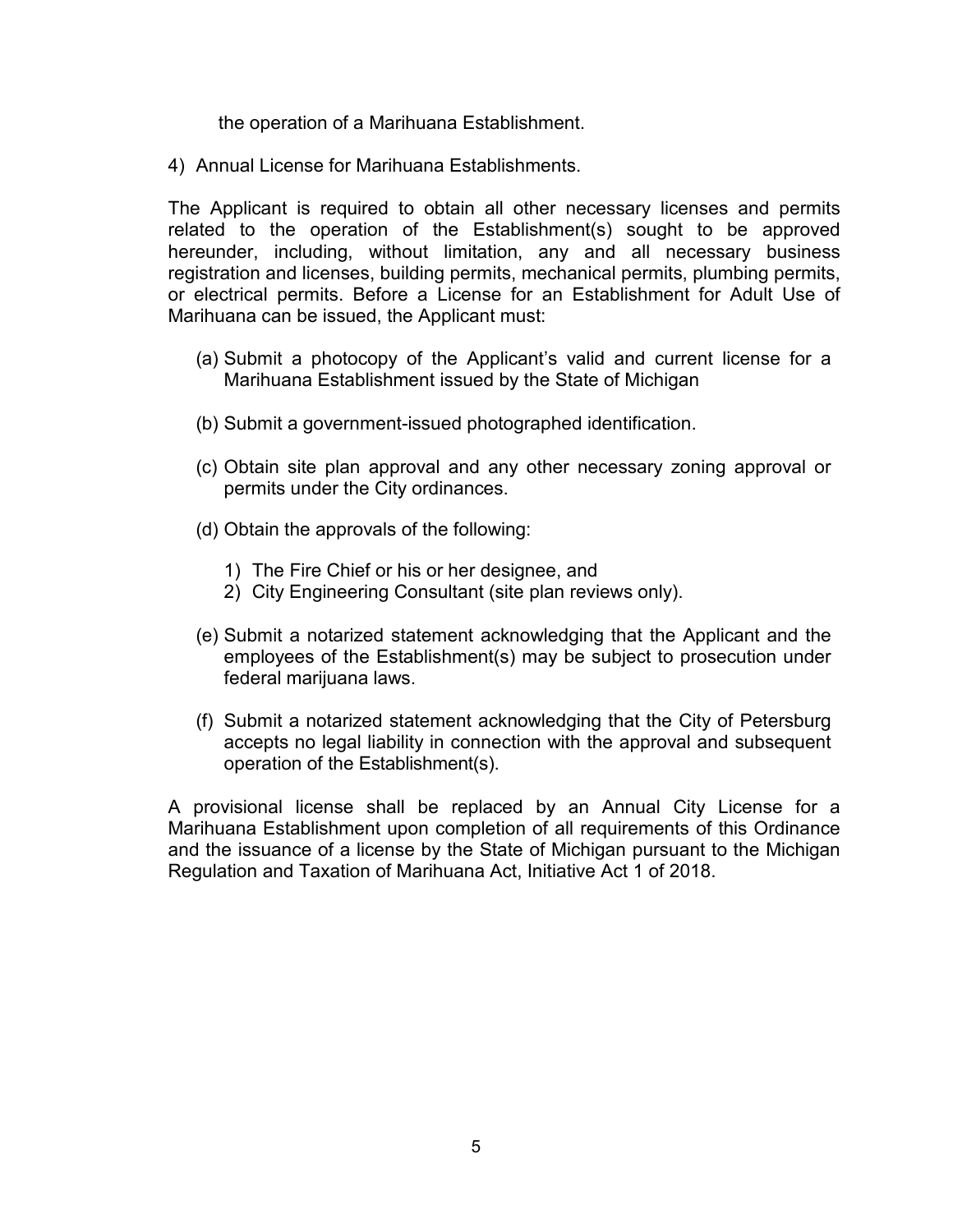### Section 6 Denial or Revocation of License and Appeal Process.

- A. Denial. An application may be denied by the City Clerk in writing setting forth the grounds for such denial for one or more of the following criteria:
	- 1) A failure to meet the conditions of or to maintain compliance with the standards and requirements of this ordinance; or
	- 2) One or more violations of the Michigan Regulation and Taxation of Marihuana Act, Initiative Act 1 of 2018, or any city ordinance on the premises; or
	- 3) Maintenance of a nuisance on the premises; or
	- 4) Nonpayment of real and/or personal property taxes, fines, liens, water or sewer bills, income tax, hydrant and sprinkler fees or any fees owed to the City; or
	- 5) A demonstrated history of excessive calls for public safety (police, fire and ambulance); or
	- 6) Applicant has made or provided false information in the application or has otherwise become disqualified for the issuance of a license for a marihuana facility or establishment.
- B. Revocation. A license for a Marihuana Establishment may be revoked by the City Clerk based on the following:
	- 1) Violation of the standards for approval in Section 5 of this ordinance.
	- 2) Denial, suspension, revocation or restriction of a license issued by the State of Michigan under the Michigan Regulation and Taxation of Marihuana Act, Initiative Act 1 of 2018.
	- 3) A violation of the Michigan Regulation and Taxation of Marihuana Act, MMFLA, MMMA, MTA, any state or local regulations, the provisions of this ordinance, ordinance #18-0002 or the provisions of a license.
	- 4) Operations have ceased at the Establishment for more than 90 days.
	- 5) Ownership of the Establishment has been transferred without the new owner(s) obtaining a license pursuant this Ordinance.
	- 6) The existence of any of the criteria listed in paragraph A above.
- C. Notice of Decision.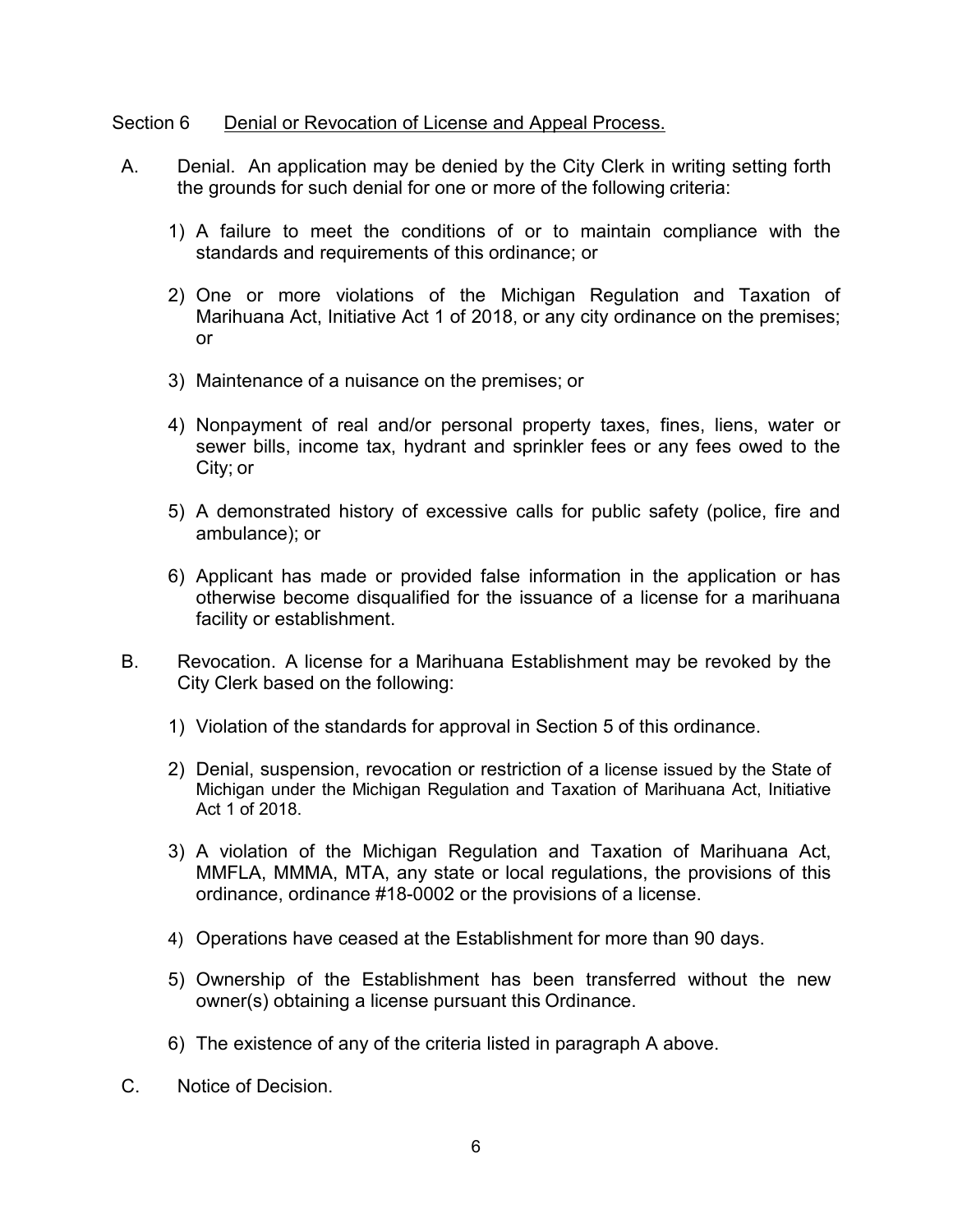The Clerk shall notify the Applicant of the decision to deny or revoke a license for a Marihuana Establishment within ten (10) business days of rendering the decision. Notice shall be given by mailing a copy of the Clerk's decision to the Applicant or License holder by certified mail and/or personal service postage prepaid, at the address shown in the application. Notice is deemed to have been properly given upon mailing by certified mail and/or personal service.

D. Appeal Process.

An Applicant or Licensee has the right to appeal the Clerk's denial of an application for or the revocation of a license for a Marihuana Establishment to the Petersburg City Council.

- 1) Any person whose application or license has been denied, suspended, revoked or restricted by the State of Michigan has no recourse through the appeal process with the City of Petersburg.
- 2) Any person whose application or license has been denied or revoked by the City Clerk under Section 4 or Section 5 of this ordinance will have thirty (30) days from the date of the notice to file a written appeal to the City of Petersburg.
- 3) The Applicant or Licensee shall be provided with not less than ten (10) days' prior written notice of the appeal hearing to be held by the City Council.
- 4) The burden of proof in an appeal filed under this section shall be on the Applicant or Licensee.
- 5) If the Petersburg City Council finds by a preponderance of the evidence that the decision of the Clerk was correct, the City Council shall uphold the decision of the Clerk. If the City Council finds by a preponderance of the evidence that the decision of the Clerk was incorrect, the Clerk's decision shall be set aside and the Provisional License or Annual License issued (if it was previously denied) or reinstated (if it was previously revoked).
- 6) Any decision made by the Petersburg City Council pursuant to this section shall be a final decision and may be appealed to a court of competent jurisdiction by any person within thirty (30) days of the date of the City Council decision. The Applicant's or Licensee's burden of proof will be to establish an abuse of discretion. The Applicant's or Licensee's failure to timely appeal the decision is a waiver of the Applicant's or Licensee's right to contest the denial of the application or the revocation of the license for a Marihuana Establishment.
- 7) Any person whose license has been denied or revoked shall not be able to reapply for any type of license allowed under this Ordinance for one year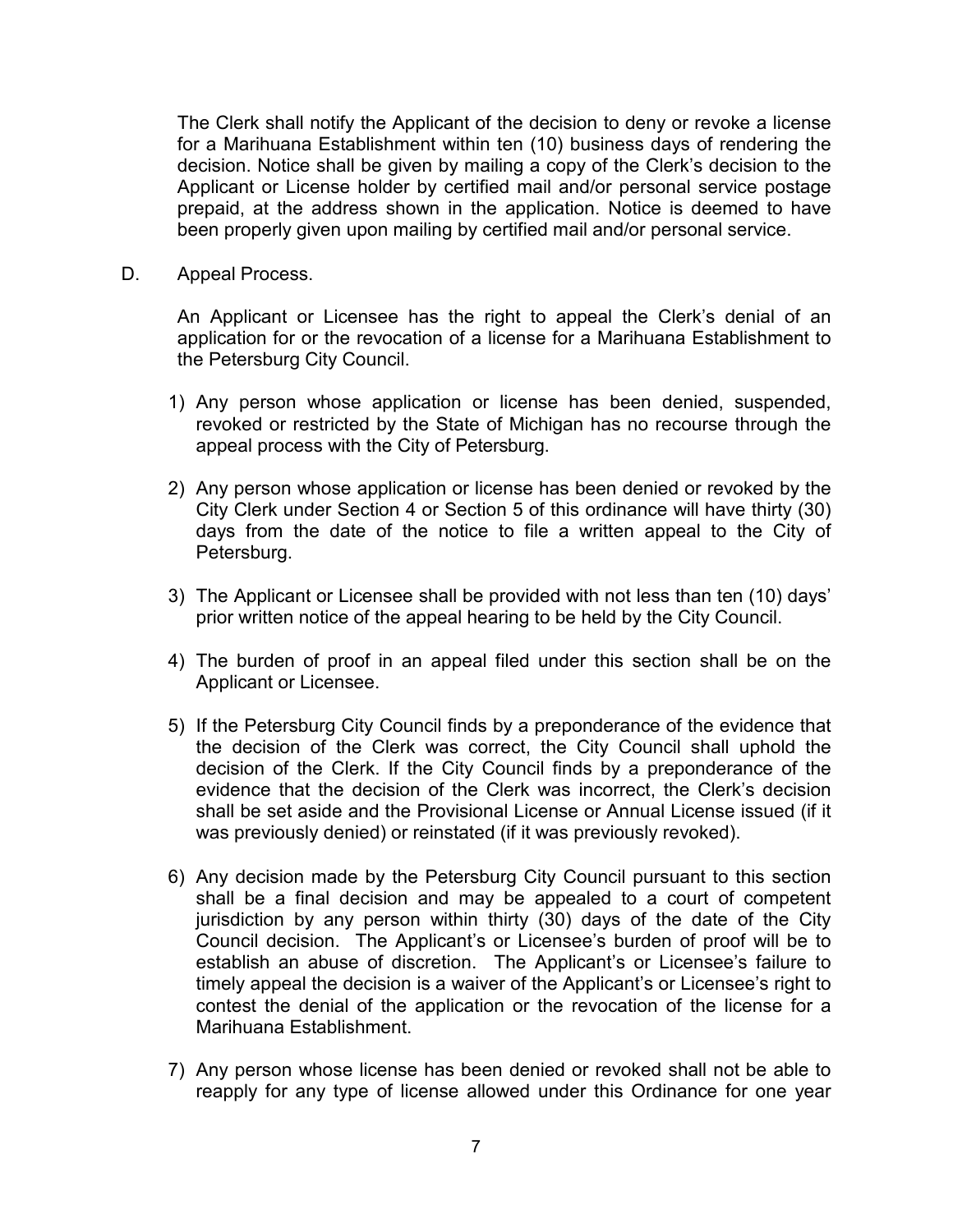from the date a denial or revocation became effective.

# Section 7 License Renewal.

- A. An annual license for a Marihuana Establishment shall be valid for one year from the date of issuance, unless revoked as provided by law.
- B. A valid license for an Establishment may be renewed on an annual basis by submitting a renewal application upon a form provided by the City of Petersburg and payment of the nonrefundable annual license fee of \$5,000.00. Application to renew a license for an Establishment shall be filed at least thirty (30) days prior to the date of its expiration.
- C. Renewal may be denied for any of the reasons listed in Section 6, Paragraphs A or B of this Ordinance.

## Section 8 Applicability.

The provisions of this Ordinance shall be applicable to all persons, facilities and establishments described herein, regardless of whether the operations or activities associated with a marihuana facility or establishment were conducted without authorization before the effective date of this Ordinance.

## Section 9 Penalties and Enforcement

- A. Any person who violates any of the provisions of this Ordinance shall be responsible for a civil infraction and subject to the payment of a civil fine in the amount of \$500.00. A violator of this Ordinance shall also be subject to such additional sanctions, remedies and judicial orders as are authorized under Michigan law.
- B. A violation of this Ordinance is deemed to be a nuisance per se. In addition to any other remedy available at law, the City of Petersburg may bring an action for an injunction or other process against a person to restrain, prevent, or abate any violation of this Ordinance.
- C. This Ordinance shall be enforced and administered by the City of Petersburg, Monroe County Sheriff Department contract officers, or such other City of Petersburg officials as may be designated from time to time by resolution of the Petersburg City Council.